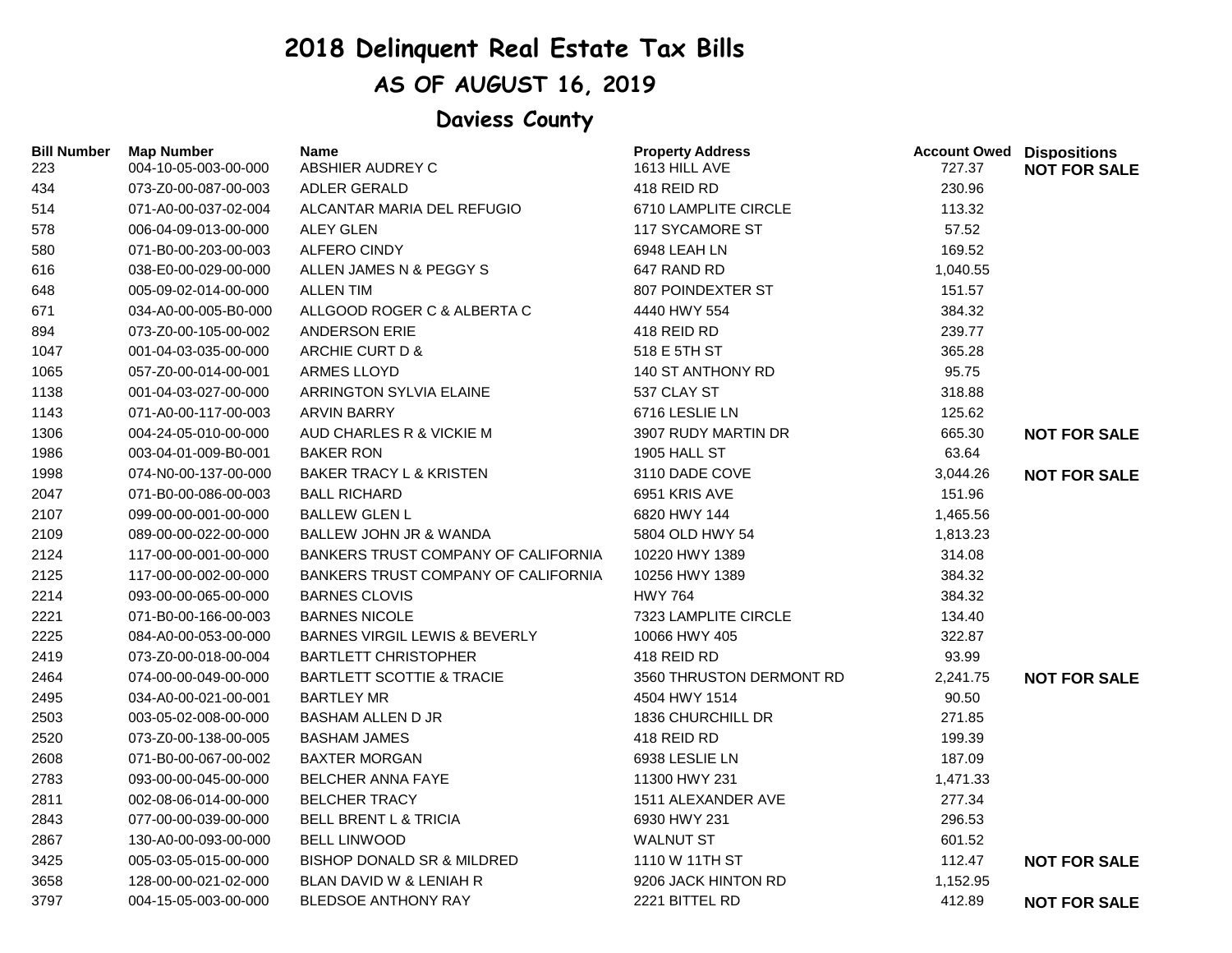| 3903 | 002-10-03-050-00-000 | <b>BOARMAN DARYL &amp; TONYA</b>     | 1506 WING AVE            | 1,051.66 |                     |
|------|----------------------|--------------------------------------|--------------------------|----------|---------------------|
| 4092 | 011-00-00-099-00-000 | <b>BOLING NAOMI</b>                  | <b>HWY 60 W</b>          | 50.67    |                     |
| 4415 | 004-20-19-050-00-000 | <b>BOWLDS ALLYSON E</b>              | 2227 TAMARACK RD         | 1,339.69 |                     |
| 4585 | 077-Z0-00-032-00-006 | <b>BRADEN KENNETH</b>                | 6556 HWY 231             | 81.71    |                     |
| 4631 | 004-13-02-001-00-000 | BRADLEY ROBERT A JR                  | 1560 ROOSEVELT RD        | 1,834.37 |                     |
| 4632 | 003-03-04-006-00-000 | <b>BRADLEY ROBERT JR</b>             | 1005 E 19TH ST           | 289.57   |                     |
| 4637 | 005-12-01-009-00-000 | BRADLEY WILLIAM R & CHARLOTTE &      | 1919 MCFARLAND AVE       | 675.82   |                     |
| 4638 | 005-12-01-012-00-000 | BRADLEY WILLIAM R & CHARLOTTE F      | 2001 MCFARLAND AVE       | 568.71   |                     |
| 4833 | 006-11-02-002-00-000 | <b>BRAY CHRISTOPHER &amp; LISA D</b> | 237 EDWARDS ST           | 133.26   |                     |
| 4858 | 037-00-00-003-00-000 | <b>BREKK PROPERTIES LLC</b>          | <b>HARBOR CREST COVE</b> | 1,685.63 |                     |
| 4859 | 006-15-12-001-00-000 | <b>BREKK PROPERTIES LLC</b>          | 3615 W 2ND ST            | 3,896.60 |                     |
| 4860 | 006-15-12-002-00-000 | <b>BREKK PROPERTIES LLC</b>          | 3709 W 2ND ST            | 2,755.10 |                     |
| 4861 | 006-15-12-003-00-000 | <b>BREKK PROPERTIES LLC</b>          | 3721 W 2ND ST            | 1,859.47 |                     |
| 4862 | 006-15-12-004-00-000 | <b>BREKK PROPERTIES LLC</b>          | 3727 W 2ND ST            | 2,456.56 |                     |
| 4875 | 006-22-01-999-00-000 | <b>BREKK PROPERTIES LLC</b>          | HILL POINTE CROSSING     | 1,223.76 |                     |
| 5058 | 006-12-03-012-00-000 | <b>BROWN ANNIE G</b>                 | 2715 W 6TH ST            | 404.35   | <b>NOT FOR SALE</b> |
| 5084 | 005-11-14-012-00-000 | BROWN CARL LEE JR                    | 2428 W 7TH ST            | 251.10   |                     |
| 5168 | 001-09-15-019-00-000 | <b>BROWN JIMMIE S</b>                | 2029 E 10TH ST           | 881.30   |                     |
| 5435 | 073-Z0-00-129-00-003 | <b>BRYANT ELAINE</b>                 | 418 REID RD              | 99.28    |                     |
| 5438 | 005-14-03-014-00-000 | <b>BRYANT GEORGE W</b>               | 2829 WAYSIDE DR W        | 1,337.92 | <b>NOT FOR SALE</b> |
| 5615 | 006-06-11-006-00-000 | <b>BUNCH LARRY W &amp; VIRGINIA</b>  | 1427 W 5TH ST            | 84.99    |                     |
| 5681 | 002-05-09-014-00-000 | <b>BURDEN NORMA JEAN</b>             | 1107 HALL ST             | 94.17    |                     |
| 5698 | 042-A0-00-017-00-000 | BURDEN WILLIAM G & MELINDA REECE     | 7810 HWY 81              | 274.88   |                     |
| 6032 | 033-00-00-033-00-000 | <b>BYRNE MICHAEL A</b>               | <b>HWY 554</b>           | 208.72   |                     |
| 6408 | 005-11-12-002-00-000 | CALHOUN SCOTT                        | 618 OMEGA ST             | 174.13   | <b>NOT FOR SALE</b> |
| 6575 | 059-00-00-030-02-000 | <b>CANARY JARED PATRICK &amp;</b>    | <b>HWY 431</b>           | 156.84   |                     |
| 6621 | 005-05-01-004-00-000 | <b>CAPPS DURBIN CRYSTAL</b>          | 520 FOUST AVE            | 164.39   |                     |
| 6624 | 005-05-01-003-00-000 | <b>CAPPS JOHNNY SR</b>               | 516 FOUST AVE            | 193.70   |                     |
| 6662 | 005-11-17-009-00-000 | <b>CARDEN SHARON GAYLE</b>           | 2012 W 7TH ST            | 139.34   |                     |
| 6750 | 057-Z0-00-022-00-002 | <b>CARMEN ANGELA A</b>               | 140 ST ANTHONY RD        | 81.71    |                     |
| 6768 | 006-07-03-021-00-000 | CARMON OVA L & NANCY HAYES           | 2006 W 3RD ST            | 380.55   |                     |
| 6772 | 120-00-00-040-00-000 | CARMON ROGER DAMON & SABRINA         | 8725 JACK HINTON RD      | 1,163.47 |                     |
| 6794 | 077-00-00-015-00-000 | CARPENTER DEBBIE L                   | 6596 HWY 231             | 859.70   | <b>NOT FOR SALE</b> |
| 6873 | 005-09-02-005-00-000 | <b>CARRICO M V</b>                   | <b>GEORGE ST</b>         | 81.95    |                     |
| 6925 | 002-08-03-004-00-000 | CARSTON MANAGEMENT INC               | 1714 LEITCHFIELD RD      | 270.65   |                     |
| 6941 | 004-20-18-012-00-000 | <b>CARTER DAVID &amp; SONDRA</b>     | 3617 WINCHESTER DR       | 877.79   | <b>NOT FOR SALE</b> |
| 7224 | 006-10-10-024-A0-000 | CAVE LARRY S SR                      | 2410 FRENCH ST           | 97.82    | <b>NOT FOR SALE</b> |
| 7225 | 006-10-10-024-B0-000 | CAVE LARRY SR                        | 2408 FRENCH ST           | 120.44   | <b>NOT FOR SALE</b> |
| 7371 | 085-00-00-022-00-000 | <b>CECIL MICHAEL</b>                 | 7739 HWY 2830            | 822.78   |                     |
| 7372 | 132-00-00-001-00-002 | <b>CECIL MICHAEL</b>                 | 12337 INDIAN HILL RD     | 116.83   |                     |
| 7616 | 001-00-00-015-00-000 | CHENAULT JOYCE                       | 9891 HULSEY LP           | 103.35   |                     |
| 7665 | 003-21-01-029-00-000 | <b>CHISM PATRICIA L</b>              | 2650 EPWORTH LN          | 594.85   |                     |
| 7721 | 073-Z0-00-004-00-007 | <b>CHRISTIE MARK</b>                 | 418 REID RD              | 236.28   |                     |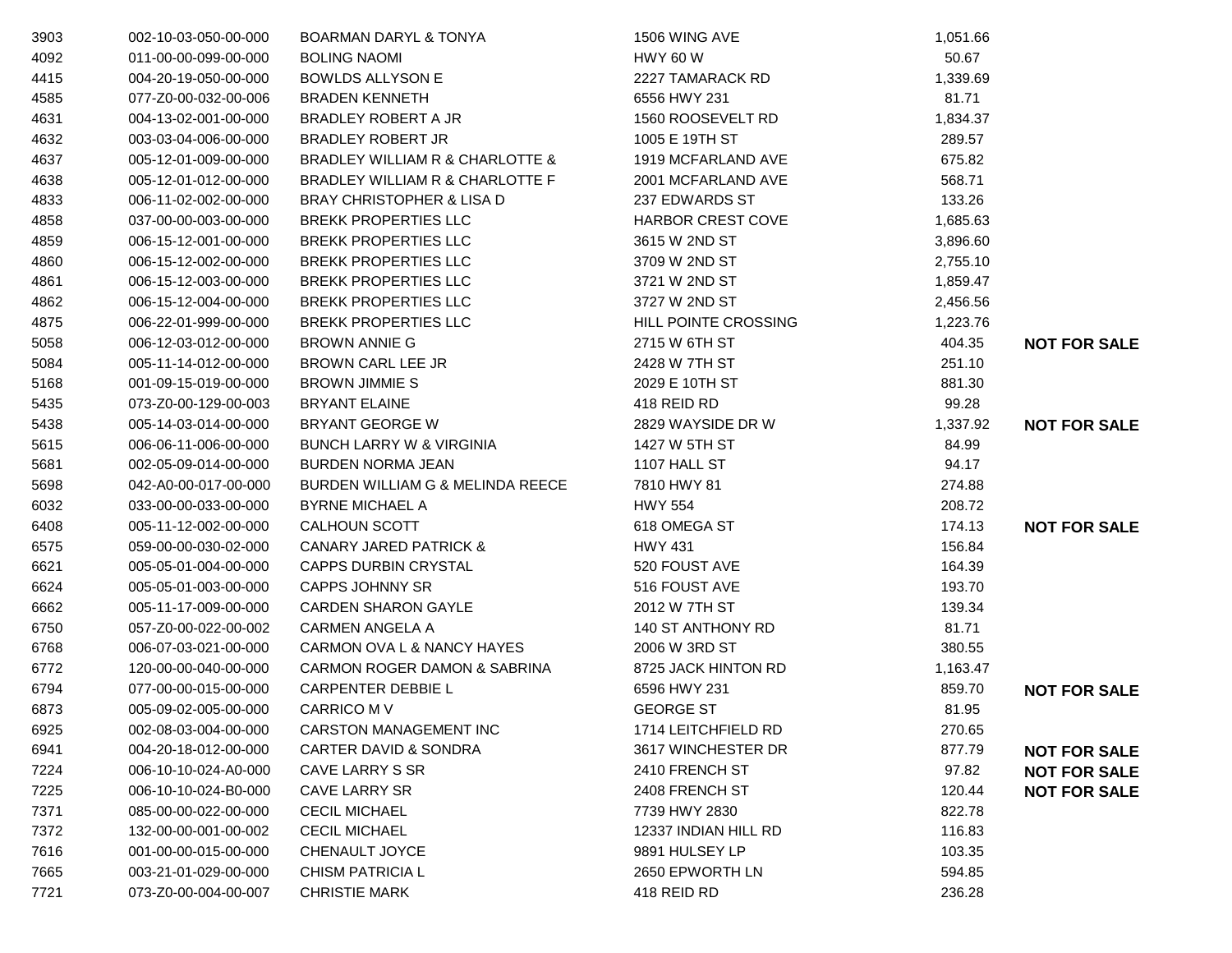| 7740  | 062-A0-00-054-00-000 | CHURCH JUDY A                      | 625 MAPLE HEIGHTS             | 223.96   |                     |
|-------|----------------------|------------------------------------|-------------------------------|----------|---------------------|
| 7922  | 002-04-11-013-00-000 | <b>CLARK DAVID L</b>               | 615 E 14TH ST                 | 501.43   |                     |
| 8094  | 002-06-06-009-00-000 | <b>CLARK RAY M</b>                 | 1511 CENTER ST                | 243.77   |                     |
| 8107  | 006-14-05-022-00-000 | CLARK ROBERT M & LINDA A           | 2927 YOSEMITE DR              | 1,244.84 | <b>NOT FOR SALE</b> |
| 8124  | 084-A0-00-077-00-000 | CLARK SHERMAN N & JULIE A          | 8958 SACRA DR                 | 1,305.74 |                     |
| 8204  | 002-00-00-012-00-000 | <b>CLAY GEORGE S</b>               | <b>CURDSVILLE DELAWARE RD</b> | 50.67    |                     |
| 8297  | 005-03-04-011-00-000 | <b>CLINE FRANCES Y</b>             | 805 W 11TH ST                 | 63.64    | <b>NOT FOR SALE</b> |
| 8298  | 071-A0-00-016-00-002 | <b>CLINE JEREMY &amp; BRANDI</b>   | 6777 LAMPLITE CIRCLE          | 608.56   |                     |
| 8313  | 005-11-02-002-B0-000 | <b>CLOUSE DAVID</b>                | 2409 CRAVENS AVE              | 88.06    |                     |
| 8314  | 024-00-00-007-00-001 | <b>CLOUSE DAVID</b>                | 7414 HWY 815                  | 90.50    |                     |
| 8316  | 005-10-15-004-A0-000 | CLOUSE DAVID L                     | 1027 WESTERN CT               | 118.57   |                     |
| 8317  | 005-10-15-005-00-000 | <b>CLOUSE DAVID L</b>              | 1028 WESTERN CT               | 124.70   |                     |
| 8344  | 005-10-15-004-00-000 | <b>CLOUSE MARCUS A</b>             | 1035 WESTERN CT               | 170.49   |                     |
| 8348  | 005-11-02-003-00-000 | <b>CLOUSE ROY GENE</b>             | 2427 CRAVENS AVE              | 295.64   |                     |
| 8454  | 006-06-09-003-00-000 | <b>COLBERT MIKAEL &amp; CARRIE</b> | 1603 W 5TH ST                 | 317.62   |                     |
| 8507  | 006-16-01-080-00-000 | COLEMAN MARSHALL Q & FAITH A       | 3888 SPRINGTREE DR            | 869.00   |                     |
| 8537  | 073-Z0-00-145-00-003 | <b>COLLINGS JEREMY &amp; SONYA</b> | 418 REID RD                   | 125.62   |                     |
| 8740  | 127-00-00-026-00-001 | CONNOR BRIAN N & ANNETTE C         | 11178 HWY 144                 | 169.52   |                     |
| 9043  | 073-I0-00-066-00-000 | <b>COONS RAVEEWAN</b>              | 5417 RED MILE LP              | 94.58    |                     |
| 9093  | 071-B0-00-093-00-004 | <b>COOPER RAY</b>                  | 6979 KRIS AVE                 | 222.19   |                     |
| 9094  | 134-00-00-016-00-002 | <b>COOPER RAY</b>                  | 12171 FLORAL RD               | 102.76   |                     |
| 9099  | 003-06-05-001-A0-000 | <b>COOPER WILLIAM J</b>            | 2200 MCCONNELL AVE            | 118.57   |                     |
| 9135  | 003-41-01-009-00-000 | COPPAGE PATTY S                    | 1533 CREEK HAVEN LP           | 5,125.88 |                     |
| 9479  | 005-09-02-004-00-000 | <b>CRABTREE LEWIS W</b>            | 814 GEORGE ST                 | 259.04   |                     |
| 9730  | 002-05-08-033-00-000 | <b>CRITE CLARA LOUISE</b>          | 1019 JACKSON ST               | 81.95    |                     |
| 9828  | 005-04-05-005-00-000 | <b>CROWE KENNETH &amp; SHEILA</b>  | 524 ELM ST                    | 63.64    |                     |
| 9917  | 005-11-16-008-00-000 | <b>CRUMP JAMES</b>                 | 719 GRAVES ST                 | 63.64    |                     |
| 10037 | 006-00-00-023-01-000 | <b>CURDSVILLE PROPERTIES LLC</b>   | 6859 POND RIVER RD            | 608.56   |                     |
| 10051 | 005-04-05-017-00-000 | <b>CURRY DAVID L</b>               | 632 ELM ST                    | 244.97   |                     |
| 10073 | 006-03-02-006-00-000 | <b>CURTIS DARRELL K</b>            | 232 SYCAMORE ST               | 414.73   | <b>NOT FOR SALE</b> |
| 10074 | 006-03-02-005-00-000 | <b>CURTIS DARRELL KEITH</b>        | 228 SYCAMORE ST               | 69.74    | <b>NOT FOR SALE</b> |
| 10079 | 006-03-02-004-00-000 | <b>CURTIS KEITH</b>                | 222 SYCAMORE ST               | 167.43   |                     |
| 10234 | 097-C0-00-011-02-002 | DAMRON ANDREA                      | 9407 HWY 662                  | 125.62   |                     |
| 10414 | 073-I0-00-092-00-000 | DAUGHERTY AMANDA K                 | 5455 RED MILE LP              | 659.49   |                     |
| 10519 | 001-09-04-001-B0-000 | DAVIESS COUNTY INSURANCE INC       | 1604 E 4TH ST                 | 391.54   |                     |
| 10598 | 080-00-00-114-00-000 | DAVIS MATTHEW & STACIE             | 3260 GREENBRIAR RD            | 1,100.27 |                     |
| 10676 | 019-A0-00-014-00-000 | DAWSON VIOLET N & JOHNNY DAWSON JR | 7431 GRIFFITH STATION RD      | 164.80   |                     |
| 10775 | 073-B0-00-079-00-000 | DECKER CURTIS RAY II & AMY         | 5015 GRANDVIEW DR             | 1,788.65 |                     |
| 10957 | 002-03-03-003-00-000 | DEJARNETTE VIVIAN                  | 1502 TRIPLETT ST              | 645.55   |                     |
| 11227 | 002-06-13-030-00-000 | DILLON DEREK G & DEBORAH D         | 729 CUMBERLAND ST             | 549.67   |                     |
| 11247 | 073-Z0-00-039-00-002 | <b>DISHON RALPH C</b>              | 418 REID RD                   | 220.46   |                     |
| 11322 | 062-A0-00-003-00-000 | DOCKEMEYER CHAD O & ANGELA K       | 222 HUBERT CT                 | 1,091.49 | <b>NOT FOR SALE</b> |
| 11670 | 002-09-05-009-00-000 | DUKE TIFFANY LEE                   | 1313 HAYNES AVE               | 63.64    |                     |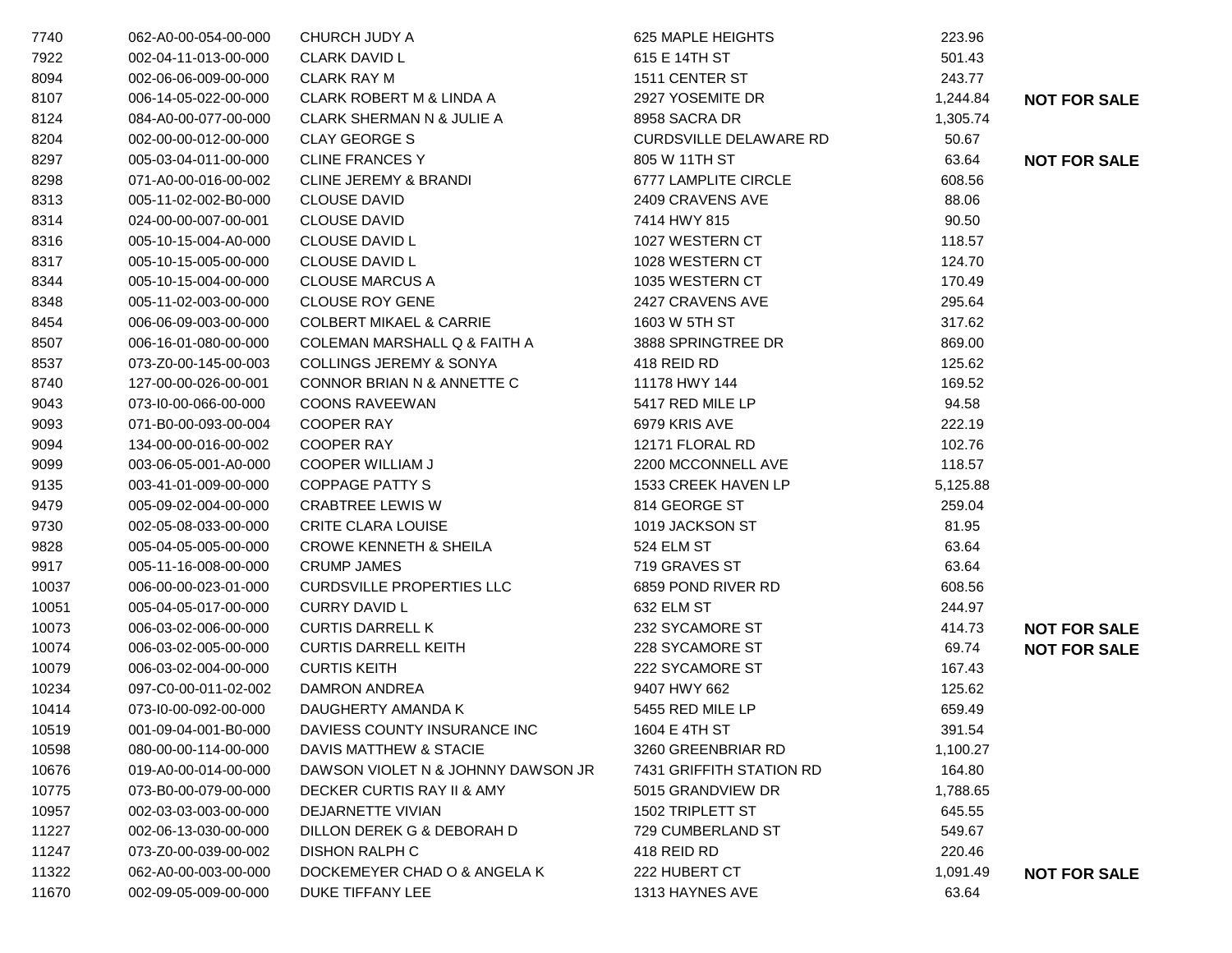| 11823 | 034-00-00-015-12-000 | DURBIN E W                                  | 9330 HWY 81                    | 529.50   |                     |
|-------|----------------------|---------------------------------------------|--------------------------------|----------|---------------------|
| 11845 | 006-08-05-011-00-000 | DURBIN SHERRY M                             | 113 RIVER RD                   | 185.76   |                     |
| 11921 | 041-Z0-00-001-00-002 | EAGAN MICHAEL J JR                          | 4040 PARK DR                   | 108.08   |                     |
| 12433 | 001-09-14-007-00-000 | <b>ELLIOTT JENNIFER</b>                     | 1913 E 10TH ST                 | 928.74   |                     |
| 12499 | 002-08-05-002-00-000 | <b>ELMER STACY MCINTIRE</b>                 | 1915 E 17TH ST                 | 288.33   |                     |
| 12599 | 047-F0-00-081-00-000 | EMBRY ULYSSES G & LOIS JUNE                 | 2402 PARRISH AVE W             | 1,012.45 |                     |
| 12600 | 047-F0-00-081-A0-000 | EMBRY ULYSSES G & LOIS JUNE                 | 2400 PARRISH AVE W             | 1,811.50 |                     |
| 12654 | 002-05-07-014-B0-000 | <b>ENGLE NELSON</b>                         | 1107 OGLESBY ST                | 128.35   |                     |
| 12655 | 002-05-07-014-C0-000 | <b>ENGLE NELSON</b>                         | 1105 OGLESBY ST                | 128.35   |                     |
| 12657 | 005-10-01-003-00-000 | <b>ENGLE NELSON E</b>                       | 2417 W 9TH ST                  | 269.38   |                     |
| 12658 | 005-11-13-001-00-000 | <b>ENGLE NELSON E</b>                       | 706 OMEGA ST                   | 200.41   |                     |
| 12659 | 005-11-13-001-A0-000 | <b>ENGLE NELSON E</b>                       | 2500 W 7TH ST                  | 194.93   |                     |
| 12660 | 005-11-15-002-00-000 | <b>ENGLE NELSON E</b>                       | 2301 W 8TH ST                  | 197.96   |                     |
| 12661 | 001-08-06-013-00-000 | <b>ENGLE NELSON E</b>                       | 815 STONE ST                   | 292.01   |                     |
| 12677 | 002-04-10-008-00-000 | ENGLISH HAROLD D                            | 1224 SWEENEY ST                | 69.74    |                     |
| 12710 | 073-Z0-00-086-00-006 | <b>EPLEY JORDAN</b>                         | 418 REID RD                    | 93.99    |                     |
| 12843 | 071-A0-00-147-00-002 | ETHRIDGE BRENDA                             | 6858 LESLIE LN                 | 239.77   |                     |
| 13058 | 003-01-04-016-00-000 | EXECUTIVE TRANSPORTATION SERVICE LLC        | 1902 DAVIESS ST                | 643.69   |                     |
| 13071 | 073-Z0-00-109-00-003 | <b>EYLICIO CHUEY &amp; KAREN</b>            | 418 REID RD                    | 432.94   |                     |
| 13072 | 073-Z0-00-079-00-005 | <b>EYLICIO JESSICA</b>                      | 418 REID RD                    | 125.62   |                     |
| 13153 | 073-Z0-00-035-00-002 | <b>FALIN JOHN KEVIN</b>                     | 418 REID RD                    | 136.15   |                     |
| 13200 | 063-F0-00-031-00-000 | FARMER BRADLEY W & APRIL D                  | 1306 WOODMERE LN               | 4,289.40 | <b>NOT FOR SALE</b> |
| 13296 | 071-B0-00-197-00-002 | FELDPAUCH BRYAN                             | 6972 LEAH LN                   | 81.71    |                     |
| 13378 | 071-00-00-018-00-002 | <b>FERGUSON RAY ANTHONY</b>                 | 6883 HWY 2830                  | 169.52   |                     |
| 14073 | 004-20-14-011-00-000 | <b>FRANCIS MITCHELL E &amp; STEPHANIE L</b> | 2123 SURREY DR W               | 1,223.76 |                     |
| 14099 | 071-B0-00-083-00-007 | FRANKLIN ALLEN & BETHANY STOUT              | 6939 KRIS AVE                  | 160.76   |                     |
| 14131 | 041-A0-00-038-00-000 | FRANTZ TONYA A                              | 5442 DIANE AVE                 | 1,103.76 |                     |
| 14428 | 042-A0-00-003-00-000 | FULKERSON NORMA JO                          | 7686 HWY 81                    | 626.11   |                     |
| 14524 | 089-00-00-058-00-000 | <b>FUQUA ROGER &amp; ANNA</b>               | 5715 OLD HWY 54                | 176.55   |                     |
| 14759 | 071-A0-00-007-00-006 | <b>GARCIA FRANCISCO</b>                     | 6733 LAMPLITE CIRCLE           | 116.83   |                     |
| 14770 | 041-Z0-00-003-00-006 | <b>GARCIA VERELO</b>                        | 4040 PARK DR                   | 102.76   |                     |
| 14786 | 129-00-00-032-00-000 | GARDNER ERNEST A & ANNA MARY                | 8316 JOE HAYNES RD             | 1,346.11 |                     |
| 14818 | 108-00-00-071-00-000 | <b>GARRETT KEVIN &amp; KARRON</b>           | 2049 YELVINGTON KNOTTSVILLE RD | 441.72   |                     |
| 15065 | 073-Z0-00-081-00-002 | GIBSON WILLIAM K & KENDALL L MOORE          | 418 REID RD                    | 151.96   |                     |
| 15123 | 056-00-00-001-11-000 | <b>GILLIAM MICHAEL</b>                      | 1026 PETTIT RD W               | 784.17   |                     |
| 15247 | 006-10-06-028-00-000 | <b>GIRTEN TERRIL</b>                        | 2417 W 2ND ST                  | 239.55   |                     |
| 15309 | 079-00-00-042-00-000 | <b>GLASSCOCK RICHARD</b>                    | 10909 RED HILL MAXWELL RD      | 428.21   |                     |
| 15310 | 079-00-00-043-00-000 | <b>GLASSCOCK RICHARD</b>                    | 10863 RED HILL MAXWELL RD      | 687.58   | <b>NOT FOR SALE</b> |
| 15446 | 071-A0-00-052-00-001 | <b>GOATEE RICK</b>                          | 6770 LAMPLITE CIRCLE           | 151.96   |                     |
| 15642 | 041-Z0-00-004-00-004 | <b>GOMEZ EVANDE</b>                         | 4040 PARK DR                   | 134.40   |                     |
| 15729 | 002-08-06-001-00-000 | <b>GOODMAN LOLA B</b>                       | 1505 ALEXANDER AVE             | 94.17    |                     |
| 15730 | 002-08-06-016-00-000 | <b>GOODMAN LOLA B</b>                       | 1507 ALEXANDER AVE             | 100.26   |                     |
| 16184 | 073-H0-00-022-00-000 | <b>GREATHOUSE RICHARD L JR</b>              | 2018 KEENLAND PKWY             | 283.70   |                     |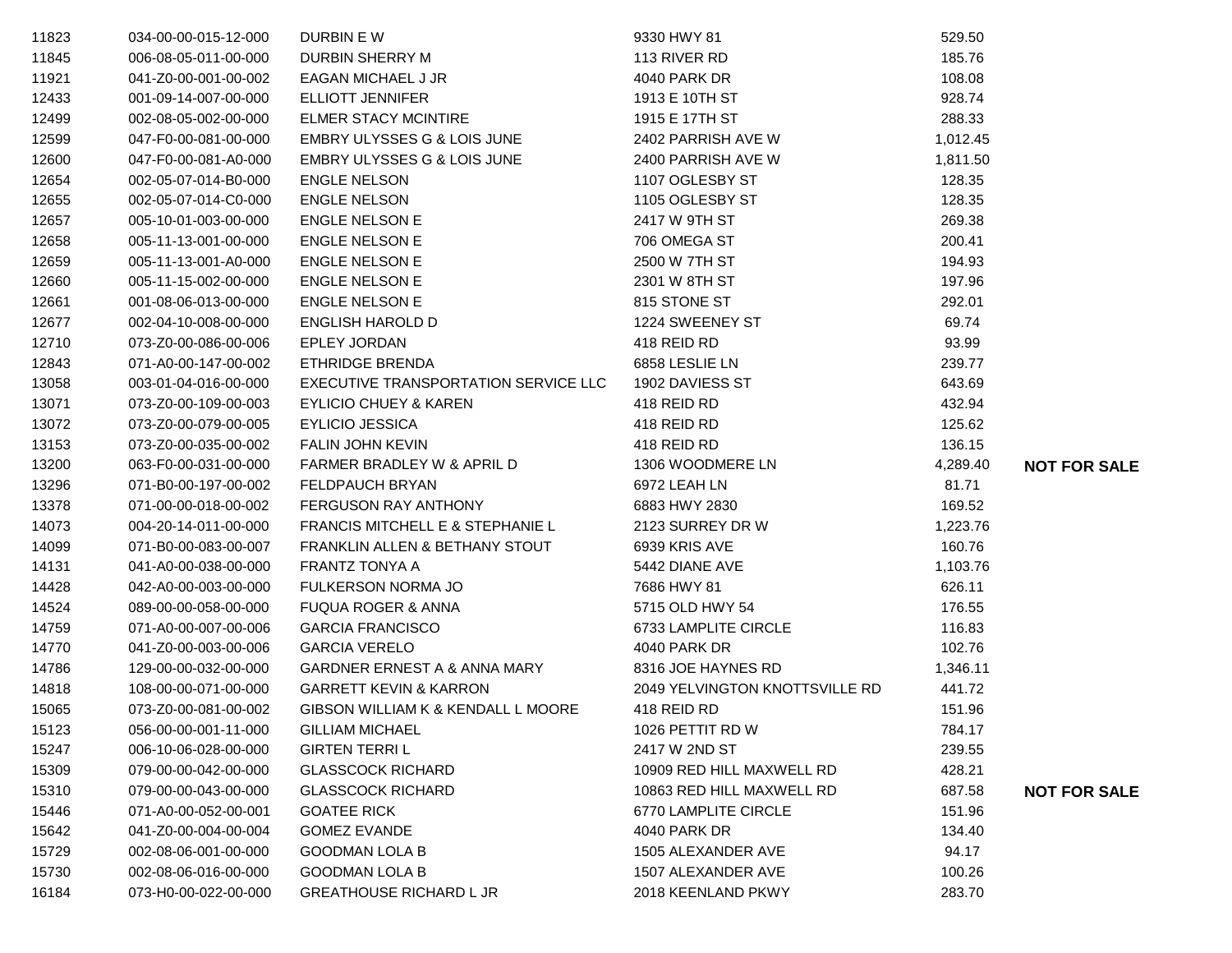| 16206 | 005-04-05-019-00-000 | <b>GREEN FRANCHESTERA</b>                | 815 W 7TH ST           | 63.64    |                     |
|-------|----------------------|------------------------------------------|------------------------|----------|---------------------|
| 16263 | 005-04-05-028-00-000 | <b>GREEN WILLIE JR &amp; PATSY</b>       | 603 POPLAR ST          | 81.95    |                     |
| 16458 | 006-07-03-004-00-000 | <b>GRIFFITH JUSTIN W</b>                 | 224 CRABTREE AVE       | 248.65   |                     |
| 16776 | 006-15-08-003-00-000 | HAGAN JOSEPH G & SHEILA K                | 156 HUMMINGBIRD LP E   | 1,002.47 | <b>NOT FOR SALE</b> |
| 16796 | 114-00-00-070-06-000 | <b>HAGAN MARIE N</b>                     | 6342 BOSTON SPUR       | 573.45   |                     |
| 16815 | 004-23-04-016-00-000 | <b>HAGAN PAUL K &amp; JUDY</b>           | 3923 GEMINI DR         | 473.90   |                     |
| 16858 | 024-00-00-041-19-000 | <b>HAGAN WILLIAM J</b>                   | 5332 MT ZION SCHOOL RD | 384.32   |                     |
| 16859 | 025-00-00-039-00-000 | <b>HAGAN WILLIAM J</b>                   | 5773 MACEDONIA RD      | 573.45   |                     |
| 16860 | 026-00-00-031-00-000 | <b>HAGAN WILLIAM J &amp; LISA M</b>      | 5430 HWY 554           | 1,261.83 |                     |
| 16862 | 042-00-00-010-00-000 | HAGAN WILLIAM JOSEPH                     | 7457 OLD HWY 81        | 2,770.34 |                     |
| 16914 | 059-00-00-133-00-000 | <b>HAIMES BARRY C &amp;</b>              | 10926 GORE RD          | 696.74   |                     |
| 17064 | 073-Z0-00-135-00-005 | HALL JASON & RACHELLE WEDDING            | 418 REID RD            | 134.40   |                     |
| 17075 | 073-Z0-00-011-00-006 | <b>HALL KENDRA</b>                       | 418 REID RD            | 95.75    |                     |
| 17146 | 071-A0-00-042-00-005 | <b>HALL TAMIKA</b>                       | 6730 LAMPLITE CIRCLE   | 116.83   |                     |
| 17193 | 006-10-06-014-00-000 | HAMILL ELIZABETH R & MARY C              | 2407 PARDON AVE        | 329.26   |                     |
| 17197 | 077-Z0-00-034-00-003 | <b>HAMILTON ANGELA</b>                   | 6556 HWY 231           | 99.28    |                     |
| 17320 | 093-00-00-053-00-000 | <b>HAMILTON JOSEPH HENRY</b>             | PLEASANT RIDGE LN      | 296.53   |                     |
| 17356 | 043-00-00-023-00-000 | HAMILTON MATTHEW O & JENNY L             | 9661 HWY 81            | 3,067.13 |                     |
| 17444 | 071-B0-00-033-00-001 | <b>HANCOCK AARON</b>                     | 6944 LAMPLITE CIRCLE   | 257.34   |                     |
| 17639 | 006-06-07-010-00-000 | HARDIN TIMOTHY W & EVON M                | 313 LITTELL ST         | 149.73   |                     |
| 17644 | 006-11-04-009-00-000 | <b>HARDISON BARRY K &amp; LORI ASHBY</b> | 2409 W 5TH ST          | 124.70   |                     |
| 17645 | 006-06-08-016-00-000 | <b>HARDISON ELIZABETH E</b>              | 1708 W 4TH ST          | 287.09   | <b>NOT FOR SALE</b> |
| 17778 | 001-03-04-006-00-000 | <b>HARPER ROBERT T</b>                   | 528 J R MILLER BLVD    | 222.39   |                     |
| 17909 | 003-04-07-009-00-000 | <b>HARRISON BILLY D &amp;</b>            | 1709 E 20TH ST         | 237.06   |                     |
| 18053 | 019-A0-00-014-A0-000 | <b>HATFIELD ERIC NATHANIEL</b>           | 7426 SHORT ST          | 308.27   |                     |
| 18197 | 003-09-06-030-00-000 | <b>HAWN JAMES D</b>                      | 3020 DAVIESS ST        | 98.45    |                     |
| 18198 | 002-10-05-009-00-000 | HAWS GLEN LEE JR                         | 1661 GLENDALE AVE      | 216.29   |                     |
| 18542 | 073-H0-00-023-00-000 | HAYDEN TIMOTHY M II                      | 2019 KEENLAND PKWY     | 313.50   |                     |
| 18750 | 006-13-10-005-00-000 | <b>HEAD PATSY G</b>                      | 3507 BAYBROOK ST       | 233.31   |                     |
| 18753 | 071-A0-00-036-00-002 | <b>HEAD RHONDA</b>                       | 6875 LAMPLITE CIRCLE   | 169.52   |                     |
| 18937 | 005-11-07-004-00-000 | <b>HENDERSON ELIZABETH RITA</b>          | 608 POINDEXTER ST      | 243.77   |                     |
| 18974 | 038-E0-00-123-00-000 | <b>HENDON TERRIC</b>                     | 5401 STURGEON AVE      | 1,393.53 |                     |
| 19010 | 084-A0-00-043-00-000 | <b>HENDRIX JEROMIE</b>                   | 10130 HWY 405          | 780.65   |                     |
| 19037 | 003-13-10-008-00-000 | <b>HENRY CARL JR</b>                     | 2616 VICTORY CT E      | 295.64   |                     |
| 19133 | 041-Z0-00-006-00-004 | <b>HERLEIN TIMOTHY</b>                   | 4040 PARK DR           | 292.45   |                     |
| 19247 | 001-09-13-006-00-000 | <b>HICKS FRANK &amp; DONNA</b>           | 1919 HUGHES AVE        | 313.37   |                     |
| 19827 | 003-12-20-010-00-000 | HODSKINS JOSHUA SAMUEL                   | 724 FAIRFAX DR         | 1,469.64 |                     |
| 19884 | 059-00-00-060-00-000 | HOGLE WILLIAM C JR & SHEILA G            | 465 HARMONS FERRY RD W | 81.71    |                     |
| 19900 | 072-00-00-026-00-001 | <b>HOLCOMB HAROLD</b>                    | 5788 HWY 2830          | 116.83   |                     |
| 19901 | 073-Z0-00-032-00-002 | <b>HOLCOMB JEFF</b>                      | 418 REID RD            | 93.99    |                     |
| 20022 | 084-A0-00-020-00-000 | HONEYCUTT MARGARET K                     | 109 HIGH ST            | 327.56   |                     |
| 20608 | 005-13-13-002-00-000 | <b>HOWARD PAUL C JR</b>                  | 801 GARDENSIDE DR      | 63.64    | <b>NOT FOR SALE</b> |
| 20623 | 127-00-00-023-00-001 | <b>HOWARD RICKY</b>                      | 10921 HWY 144          | 195.87   |                     |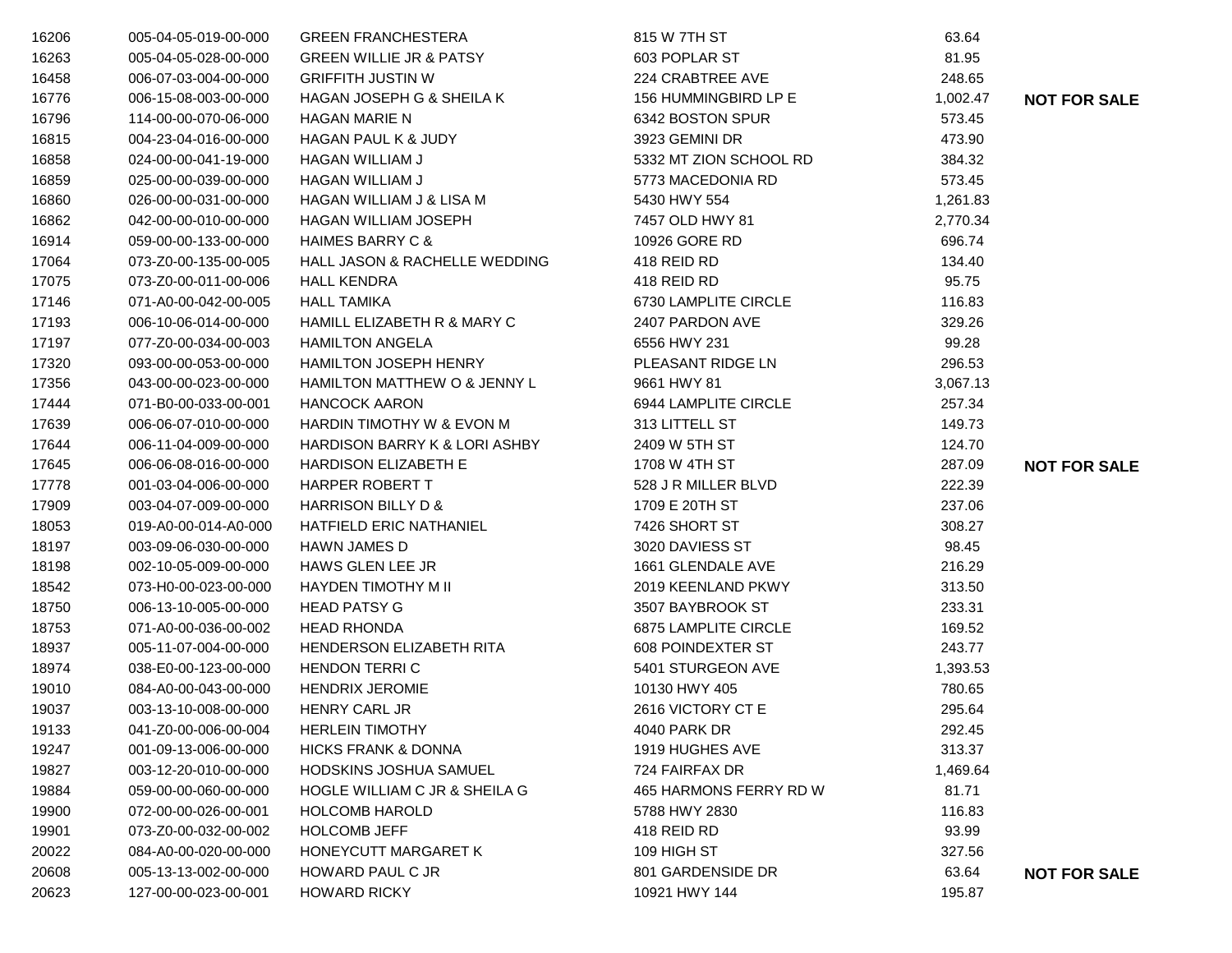| 20949 | 002-07-06-017-00-000 | <b>HUMPHREY ELBERT &amp; NANCY</b> | 1625 HALL ST              | 125.29    |                     |
|-------|----------------------|------------------------------------|---------------------------|-----------|---------------------|
| 20950 | 002-07-06-016-00-000 | HUMPHREY ELBERT W & NANCY          | 1629 HALL ST              | 57.52     |                     |
| 21063 | 003-04-05-005-00-000 | HURM CHRISTOPHER D                 | 1533 E 20TH ST            | 273.08    |                     |
| 21136 | 071-B0-00-163-00-003 | <b>HUSKISSON RAYMOND L</b>         | 7335 LAMPLITE CIRCLE      | 327.56    |                     |
| 21489 | 073-H0-00-119-00-000 | <b>ISBELL RICKY</b>                | 5405 BELMONT CT           | 194.13    |                     |
| 21961 | 003-02-07-001-00-000 | JACKSON KENNETH S & JILL S         | 2200 VEACH RD             | 906.86    |                     |
| 21962 | 004-14-02-039-00-000 | JACKSON KENNETH S & JILL S         | 2302 STRATFORD DR S       | 2,172.09  |                     |
| 21967 | 076-00-00-113-00-002 | <b>JACKSON LAURA J</b>             | 5840 MILLERS MILL RD      | 362.70    |                     |
| 22348 | 003-18-02-005-00-000 | JARBOE WILLIAM H                   | 1823 MT VERNON DR         | 1,239.58  |                     |
| 22349 | 003-04-06-005-00-000 | JARBOE WILLIAM H                   | 1711 E 19TH ST            | 185.16    |                     |
| 22350 | 005-10-15-004-B0-000 | <b>JARNAGIN BILL</b>               | 2625 LANCASTER AVE        | 84.99     |                     |
| 22950 | 071-Z0-00-028-00-003 | <b>JOHNSON URIAH</b>               | 6828 THOMA DR             | 222.19    |                     |
| 22986 | 005-03-13-004-00-000 | <b>JOHNSTON NEIL</b>               | 1220 NASSAU AVE           | 185.76    |                     |
| 22987 | 005-04-01-021-00-000 | <b>JOHNSTON NEIL</b>               | 519 ORCHARD ST            | 321.28    |                     |
| 23436 | 003-01-05-005-00-000 | KAELIN MARTHA R                    | 117 W 20TH ST             | 698.66    |                     |
| 23737 | 001-07-13-013-00-000 | KELLER KATHY ANN                   | 732 JACKSON ST            | 215.69    |                     |
| 23818 | 104-00-00-031-00-001 | <b>KELLY WILLIAM</b>               | 4960 POPLAR LOG BRIDGE RD | 180.03    |                     |
| 23904 | 006-25-01-008-B0-000 | KENTUCKY BUILDING SYSTEMS LLC      | 2911 MEDLEY RD            | 17,336.30 |                     |
| 23971 | 004-24-09-023-00-000 | <b>KESSINGER JONATHAN</b>          | 2421 STRICKLAND DR        | 1,510.00  | <b>NOT FOR SALE</b> |
| 24055 | 071-A0-00-115-00-004 | KIMBLEY TIMOTHY                    | 6708 LESLIE LN            | 183.59    |                     |
| 24056 | 071-B0-00-134-00-005 | <b>KIMBLEY TONY</b>                | 6961 JAMIE LN             | 116.83    |                     |
| 24226 | 073-I0-00-028-00-000 | KIRBY WILLIAM                      | 2370 KEENLAND PKWY        | 301.23    |                     |
| 24312 | 071-A0-00-014-00-007 | KITTERMAN SANDRA                   | 6769 LAMPLITE CIRCLE      | 90.50     |                     |
| 24505 | 005-04-08-012-00-000 | KOGER CHARLES D & DELILAH G        | 814 W 7TH ST              | 69.74     | <b>NOT FOR SALE</b> |
| 24801 | 074-C0-00-025-00-000 | KULKA KRISTINE S & BENJAMIN        | 3916 LOCUST HILL DR       | 2,856.38  |                     |
| 24840 | 002-02-02-011-00-000 | KUYKENDALL RONALD D                | 1626 J R MILLER BLVD      | 94.17     |                     |
| 24875 | 004-26-01-017-00-000 | L C M RENTAL PROPERTIES LLC        | 3802 LEGACY RUN           | 12,747.51 |                     |
| 25099 | 071-A0-00-044-00-001 | <b>LAMM PEGGY</b>                  | 6738 LAMPLITE CIRCLE      | 81.71     |                     |
| 25226 | 071-A0-00-062-00-006 | <b>LANHAM CALEB</b>                | 6828 LAMPLITE CIRCLE      | 95.75     |                     |
| 25227 | 071-B0-00-120-00-004 | <b>LANHAM CAMI</b>                 | 7351 LAMPLITE CIRCLE      | 90.50     |                     |
| 25641 | 073-H0-00-133-00-000 | <b>LEARY TIM</b>                   | 2025 ARLINGTON PK DR      | 396.06    |                     |
| 25743 | 062-F0-00-008-00-000 | LEE SHIRLEY                        | 2217 WESTERFIELD DR       | 620.85    |                     |
| 25824 | 003-13-09-018-00-000 | <b>LEMASTER KATHRYN &amp;</b>      | 2669 VICTORY CT E         | 321.90    |                     |
| 25925 | 071-A0-00-026-00-002 | <b>LEWIS KAREN</b>                 | 6835 LAMPLITE CIRCLE      | 90.50     |                     |
| 25945 | 005-09-05-004-00-000 | LEWIS MICHAEL K                    | 910 SUTHERLAND AVE        | 142.70    | <b>NOT FOR SALE</b> |
| 26068 | 001-07-13-002-00-000 | LINDSAY CRYSTAL S                  | 702 JACKSON ST            | 69.74     |                     |
| 26084 | 002-05-06-002-00-000 | LINDSEY HERMAN E                   | 904 ELSMERE ST            | 124.70    |                     |
| 26092 | 003-05-07-016-00-000 | <b>LINDSEY KARL</b>                | 1907 ALEXANDER AVE        | 149.11    |                     |
| 26127 | 005-10-10-009-00-000 | LING ROBERT LEO                    | 2034 W 10TH ST            | 63.64     |                     |
| 26177 | 100-00-00-082-00-000 | LITTLE WILLIAM A & JOHN R          | 5244 PLEASANT VALLEY RD   | 3,307.74  |                     |
| 26268 | 006-05-03-004-00-000 | <b>LOGSDON JEFFREY</b>             | 1529 W 2ND ST             | 116.18    |                     |
| 26352 | 073-Z0-00-116-00-002 | <b>LORD TRACY</b>                  | 418 REID RD               | 269.63    |                     |
| 26388 | 001-15-01-002-00-000 | LOVE FRANK E & MARGARET L          | 2215 HWY 144              | 751.35    |                     |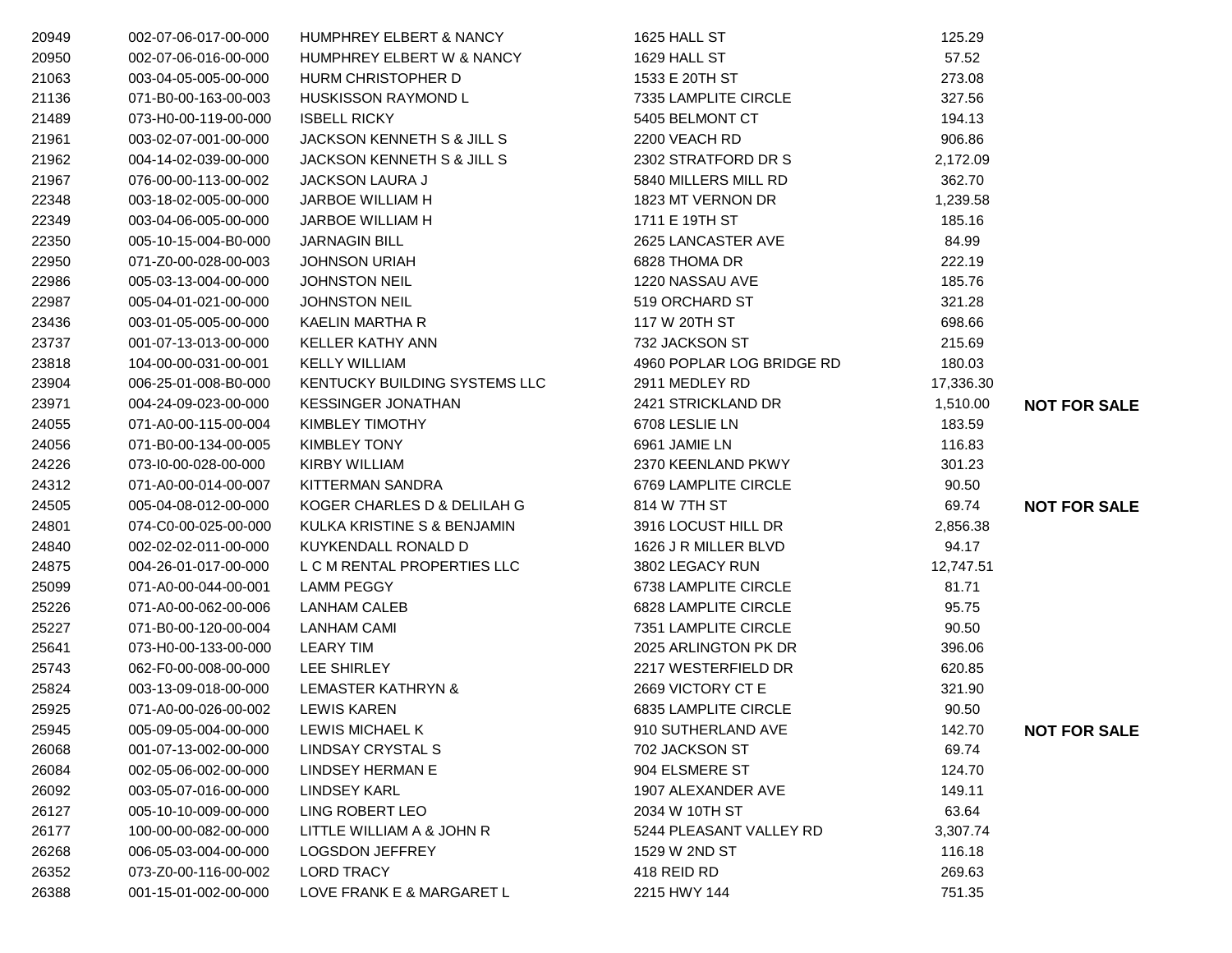| 26410 | 004-14-04-002-00-000 | LOWE CHRISTINE THOMAS             | 2020 YORK DR             | 868.40   | <b>NOT FOR SALE</b> |
|-------|----------------------|-----------------------------------|--------------------------|----------|---------------------|
| 26595 | 071-B0-00-056-00-001 | <b>LYONS TROY</b>                 | 6977 LESLIE LN           | 204.65   |                     |
| 26618 | 006-11-04-012-00-000 | M D H MANAGEMENT GROUP INC        | 419 SUTTON LN            | 277.34   |                     |
| 26619 | 006-11-04-013-00-000 | M D H MANAGEMENT GROUP INC        | 415 SUTTON LN            | 1,323.91 |                     |
| 27361 | 006-12-13-004-00-000 | MASON AMBER M & ROGER D CALHOUN   | 502 FLEETWOOD DR         | 305.40   |                     |
| 28127 | 005-04-07-007-00-000 | <b>MCCARTY DULCIE</b>             | 730 WALNUT ST            | 211.40   | <b>NOT FOR SALE</b> |
| 28262 | 077-Z0-00-025-00-002 | <b>MCCORMICK MICHAEL</b>          | 6556 HWY 231             | 178.27   |                     |
| 28368 | 120-00-00-041-00-000 | MCDANIEL LARRY B & BRENDA         | 8679 JACK HINTON RD      | 434.71   |                     |
| 28485 | 037-A0-00-036-00-000 | <b>MCFADDEN ERIC L</b>            | 171 BOOTH FIELD RD       | 3,313.00 |                     |
| 28486 | 011-00-00-086-00-000 | <b>MCFADDEN ERIC L</b>            | 190 MURPHY RD            | 1,358.42 |                     |
| 28707 | 003-10-04-039-00-000 | <b>MCKNIGHT ROBERT R</b>          | 218 LEGION BLVD W        | 552.10   | <b>NOT FOR SALE</b> |
| 28852 | 003-21-03-032-00-000 | <b>MEADOR DIANNE</b>              | 2928 GREENHILL DR        | 432.44   |                     |
| 28861 | 006-04-10-006-00-000 | <b>MEADOWS DAVID E</b>            | 114 SYCAMORE ST          | 106.38   |                     |
| 28868 | 003-13-09-002-00-000 | <b>MEANS LISA D</b>               | 2605 VICTORY CT E        | 277.34   |                     |
| 28938 | 002-08-09-002-00-000 | <b>MEISSNER WILLIAM</b>           | 1706 ALEXANDER AVE       | 222.39   |                     |
| 29002 | 005-08-03-042-00-000 | MENZIES KEITH A                   | 1231 WERNER AVE          | 399.46   |                     |
| 29010 | 090-00-00-109-00-000 | <b>MERCER CASEY W</b>             | 6303 HWY 762             | 120.91   |                     |
| 29043 | 106-00-00-036-00-000 | <b>MEREDITH DEBBIE</b>            | 231 CHESTNUT GROVE RD N  | 5,174.49 |                     |
| 29046 | 107-00-00-012-01-000 | <b>MERIDETH NATHAN B</b>          | 1397 CHESTNUT GROVE RD S | 1,869.48 |                     |
| 29118 | 073-Z0-00-050-00-002 | MESERVE CRYSTAL                   | 418 REID RD              | 87.01    |                     |
| 29160 | 073-Z0-00-115-00-004 | <b>MEZA FRANCISCO JR</b>          | 418 REID RD              | 202.90   |                     |
| 29270 | 073-Z0-00-117-00-002 | MILES JAMIE                       | 418 REID RD              | 150.21   |                     |
| 29338 | 012-00-00-016-00-000 | MILLAY GREGORY ALLEN              | 1590 FOGLE RD            | 476.83   |                     |
| 29371 | 071-A0-00-131-00-001 | <b>MILLAY MARTIN</b>              | 6776 LESLIE LN           | 195.87   |                     |
| 29425 | 003-01-02-008-00-000 | <b>MILLER BALAEA</b>              | 101 E 19TH ST            | 845.79   |                     |
| 29490 | 005-13-13-001-00-000 | MILLER GEORGE K & JUNE TRUST      | 2700 CRAVENS AVE         | 459.90   | <b>NOT FOR SALE</b> |
| 29869 | 077-Z0-00-006-00-001 | MITCHELL BRUCE & GINA             | 6556 HWY 231             | 101.01   |                     |
| 29948 | 071-A0-00-109-00-003 | <b>MITCHELL VERNON</b>            | 6723 LESLIE LN           | 155.46   |                     |
| 30103 | 003-05-07-015-00-000 | MOODY JOYCE G                     | 1911 ALEXANDER AVE       | 313.96   |                     |
| 30138 | 071-B0-00-123-00-005 | MOORE ELIZABETH                   | 7339 LAMPLITE CIRCLE     | 222.19   |                     |
| 30241 | 073-Z0-00-121-00-004 | <b>MORALES EUFEMIA</b>            | 418 REID RD              | 151.96   |                     |
| 30243 | 077-Z0-00-018-00-004 | <b>MORALES PATRICK</b>            | 6556 HWY 231             | 109.80   |                     |
| 30244 | 073-Z0-00-110-00-003 | MORALES WILFREDO                  | 418 REID RD              | 245.03   |                     |
| 30295 | 071-A0-00-076-00-002 | <b>MORGAN KIMBERLY</b>            | 6869 LESLIE LN           | 81.71    |                     |
| 30306 | 041-Z0-00-024-00-005 | MORLES GEMIMA                     | 4040 PARK DR             | 99.28    |                     |
| 30408 | 073-Z0-00-006-00-005 | <b>MORRIS KRISINDA</b>            | 418 REID RD              | 90.50    |                     |
| 30564 | 075-L0-00-002-00-000 | <b>MOSS LANA M</b>                | 3801 BOULDER LN          | 3,285.46 |                     |
| 30860 | 004-02-02-019-00-000 | MURPHY MARILYN C                  | 1928 FREEMAN AVE         | 549.67   |                     |
| 30913 | 113-00-00-054-01-000 | <b>MURPHY SHARON M</b>            | 6471 LITTLE HICKORY RD   | 945.74   |                     |
| 30975 | 002-04-11-022-00-000 | <b>MYERS JACK ENTERPRISES INC</b> | 1217 SWEENEY ST          | 324.35   |                     |
| 30976 | 002-04-06-008-00-000 | <b>MYERS JACK ENTERPRISES INC</b> | 521 PARRISH AVE E        | 334.12   |                     |
| 30981 | 103-00-00-006-00-003 | <b>MYERS KURT</b>                 | 7184 HWY 762             | 750.80   |                     |
| 31073 | 071-A0-00-046-00-003 | NAPIER CYNTHIA                    | 6746 LAMPLITE CIRCLE     | 116.83   |                     |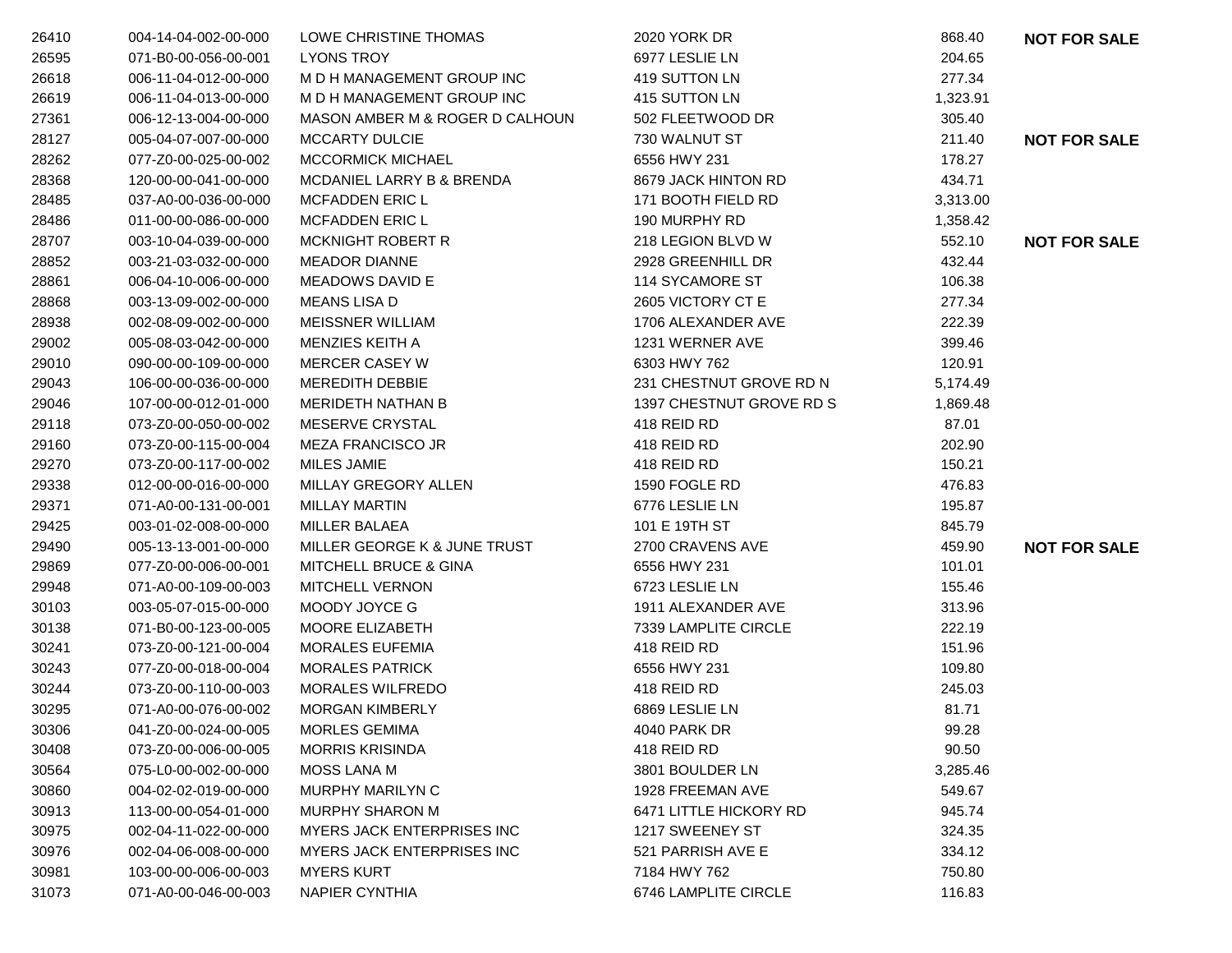| 31418 | 073-Z0-00-060-00-003 | <b>NEWTON WILLIAM &amp; MISTY</b> | 418 REID RD                | 239.77   |                     |
|-------|----------------------|-----------------------------------|----------------------------|----------|---------------------|
| 31463 | 019-A0-00-007-00-000 | NICOLAS WILLIAM C & ANGELA D      | 7416 FRENCH ISLAND RD      | 248.56   |                     |
| 32141 | 006-14-06-042-00-000 | OOST DELLA C                      | 3018 YOSEMITE DR           | 1,116.65 |                     |
| 32363 | 076-00-00-111-00-000 | OWENS JOANNA M                    | 5516 MILLERS MILL RD       | 441.72   |                     |
| 32753 | 001-09-02-014-00-000 | PALMER RONALD & STACEY            | 1627 PAYNE AVE             | 335.94   |                     |
| 33038 | 005-03-11-001-00-000 | <b>PATTON VENTURES INC &amp;</b>  | 711 PARRISH AVE W          | 826.89   |                     |
| 33216 | 001-04-01-028-00-000 | PAYNE ALLEN                       | 306 E 5TH ST               | 143.02   | <b>NOT FOR SALE</b> |
| 33270 | 006-05-02-002-00-000 | PAYNE CHARLES B & MARGARET M      | 110 ORCHARD ST             | 94.17    | <b>NOT FOR SALE</b> |
| 33353 | 088-00-00-137-01-000 | PAYNE DUFF PROPERTIES LLC         | 5589 HWY 142               | 489.68   |                     |
| 33572 | 096-00-00-081-02-001 | PAYNE RANDY & MELINDA             | 10651 KELLY CEMETERY RD    | 118.60   |                     |
| 33631 | 092-00-00-002-00-000 | <b>PAYNE STEVE R &amp; KAREN</b>  | 8122 HWY 231               | 296.53   |                     |
| 33850 | 090-00-00-117-00-000 | PENDER PAMELLA                    | 3142 HWY 142               | 1,133.67 |                     |
| 33930 | 084-A0-00-037-00-000 | PERRY JAMES SYLVESTER JR          | 9249 KELLY CEMETERY RD     | 677.38   |                     |
| 33989 | 003-06-04-003-00-000 | PETTREY TRACY                     | 2229 MCCONNELL AVE         | 371.99   |                     |
| 34277 | 061-C0-00-049-00-000 | PIPER DELORES J                   | 3328 E 10TH ST             | 469.81   |                     |
| 34392 | 002-10-04-015-00-000 | POLLARD TERRY                     | 1652 GLENDALE AVE          | 57.52    |                     |
| 34393 | 002-10-04-016-00-000 | POLLARD TERRY                     | 1656 GLENDALE AVE          | 247.41   |                     |
| 34444 | 001-07-11-009-00-000 | PORTER AMANDA GIBSON              | 725 HATHAWAY ST            | 81.95    |                     |
| 34445 | 002-05-04-024-A0-000 | PORTER AMANDA GIBSON              | 1007 HALL ST               | 63.64    | <b>NOT FOR SALE</b> |
| 34453 | 033-00-00-010-00-000 | PORTER CHARLES E & LINDA K        | 5031 WINDY HOLLOW RD       | 243.83   |                     |
| 34895 | 071-B0-00-035-00-002 | PROCTOR BEVERLY SAGO              | 6936 LAMPLITE CIRCLE       | 222.19   |                     |
| 34900 | 073-H0-00-052-00-000 | PROCTOR VIVIAN D                  | 2140 KEENLAND PKWY         | 336.37   |                     |
| 35068 | 005-09-04-003-00-000 | <b>PYTLIK RICHARD</b>             | 910 MCGILL ST              | 234.60   |                     |
| 35523 | 057-Z0-00-008-00-002 | RAMIAREZ GENER                    | 140 ST ANTHONY RD          | 134.40   |                     |
| 35594 | 005-10-12-023-00-000 | RATES JOANN ET AL                 | 2723 W 9TH ST              | 271.23   |                     |
| 35740 | 086-A0-00-001-00-000 | RECOMMENDED MANAGEMENT LLC        | 6340 WATERFIELD DR         | 243.83   |                     |
| 35741 | 086-A0-00-001-C0-000 | RECOMMENDED MANAGEMENT LLC        | 6330 WATERFIELD DR         | 243.83   |                     |
| 35742 | 086-A0-00-001-D0-000 | RECOMMENDED MANAGEMENT LLC        | 6320 WATERFIELD DR         | 243.83   |                     |
| 35743 | 006-18-03-005-00-000 | RECOMMENDED MANAGEMENT TEAM LLC   | 4130 HARBOR HILLS TRACE    | 243.83   |                     |
| 35746 | 086-A0-00-001-A0-000 | RECOMMENDED MANAGEMENT TEAM LLC   | <b>HWY 405</b>             | 437.01   |                     |
| 35988 | 005-03-06-014-00-000 | <b>RENFROW CHARLOTTE EVONNE</b>   | 904 W 11TH ST              | 66.66    |                     |
| 36008 | 006-10-06-034-A0-000 | RENFROW WILLIAM JR & RHONDA       | 115 EWING RD               | 262.09   |                     |
| 36012 | 005-09-02-016-00-000 | RENFROW WILLIAM SR & GERALDINE    | 803 POINDEXTER ST          | 70.32    | <b>NOT FOR SALE</b> |
| 36083 | 073-F0-00-003-00-000 | REYNOLDS DARLENE JOY              | 1909 REID RD               | 499.69   |                     |
| 36090 | 005-06-01-007-00-000 | REYNOLDS J W & GLADYS             | 1435 W 9TH ST              | 81.95    | <b>NOT FOR SALE</b> |
| 36111 | 006-14-13-005-00-000 | REYNOLDS MARVIN E JR & KAREN A    | 708 DEER TRAIL             | 1,281.71 |                     |
| 36241 | 120-00-00-017-00-000 | RHODES STEVE Q & TAMMY L          | AULL RD                    | 1,030.05 |                     |
| 36242 | 120-00-00-017-00-002 | RHODES TAMMY L & STEVE            | <b>6755 AULL RD</b>        | 490.88   |                     |
| 36304 | 092-00-00-006-00-000 | RICHARDS CATALINA                 | <b>RED HILL MAXWELL RD</b> | 120.91   |                     |
| 36377 | 086-A0-00-004-A0-000 | <b>RICHMOND E W</b>               | <b>WRIGHTS LANDING RD</b>  | 384.32   |                     |
| 36424 | 006-05-07-015-00-000 | <b>RIDINGS MARY L</b>             | 1532 HERR AVE              | 173.54   | <b>NOT FOR SALE</b> |
| 36429 | 001-09-11-019-00-000 | <b>RIGGS ANGELA MARIE</b>         | 1736 MCCULLOCH AVE         | 423.89   |                     |
| 36453 | 059-00-00-067-00-002 | <b>RILEY BRAD</b>                 | 731 HARMONS FERRY RD W     | 371.48   |                     |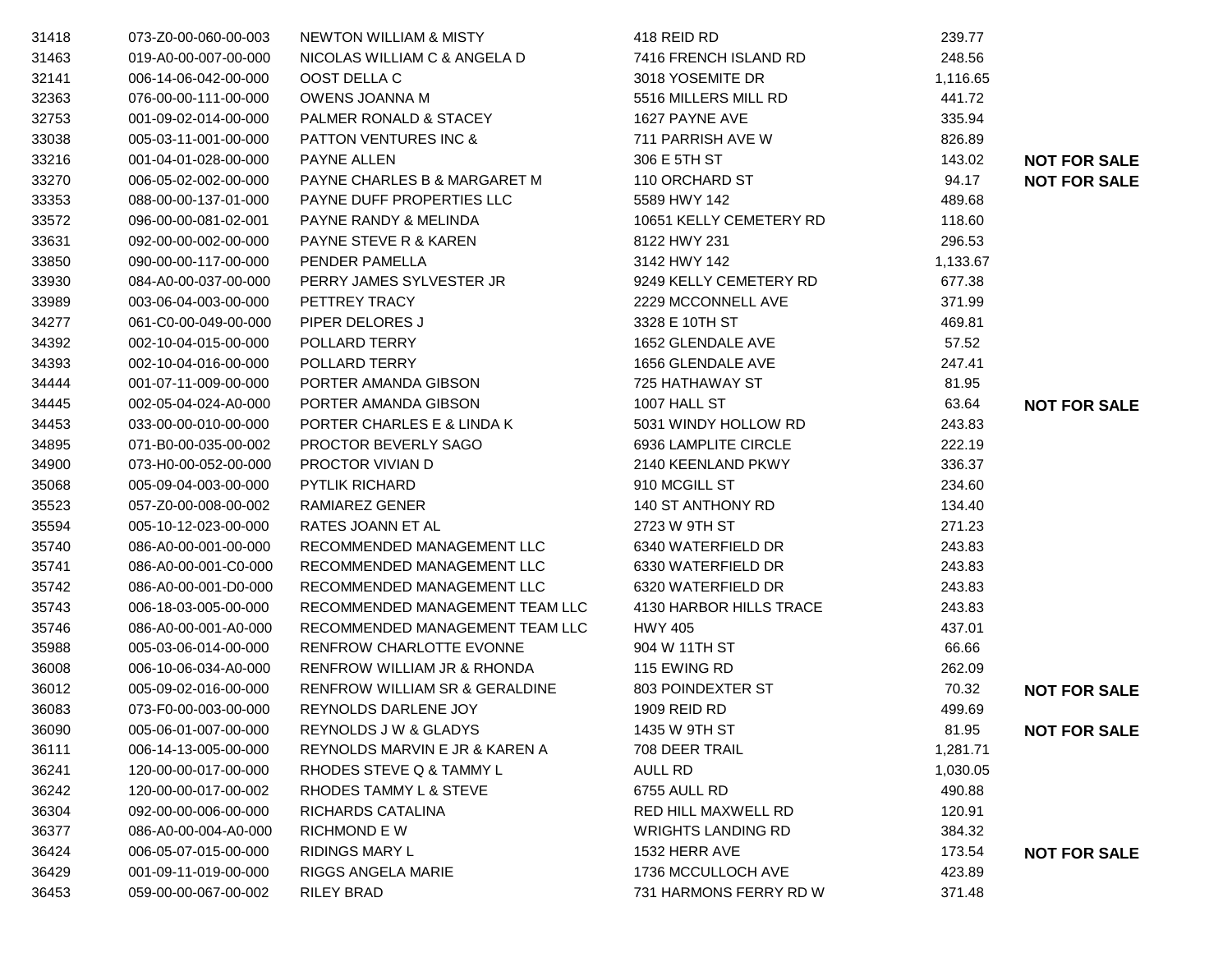| 36662 | 007-A0-00-016-00-000 | ROACH BILLY                         | 11055 ST JOSEPH LN          | 977.35   |                     |
|-------|----------------------|-------------------------------------|-----------------------------|----------|---------------------|
| 36784 | 038-E0-00-013-00-000 | ROBERTS CLARENCE D & JEAN           | 5310 ASHLAND AVE            | 915.88   | <b>NOT FOR SALE</b> |
| 36851 | 005-10-15-007-A0-000 | ROBERTS JAMIE                       | 2630 LANCASTER AVE          | 301.77   |                     |
| 37003 | 113-00-00-104-01-000 | ROBERTS THOMAS R & BONNIE           | 8770 HWY 54                 | 633.17   |                     |
| 37086 | 005-13-01-001-00-000 | ROBINSON HUBERT T JR & DAVITA L     | 3010 CRAVENS AVE            | 406.16   |                     |
| 37092 | 002-10-04-006-00-000 | ROBINSON KEITH M & PAULA L          | 1677 PARKDALE DR S          | 251.70   |                     |
| 37179 | 055-00-00-009-05-000 | ROBY MARY SPOA TRUST                | 110 CARLTON DR              | 7,027.82 |                     |
| 37250 | 071-A0-00-140-00-004 | ROGERS CAROLYN                      | 6830 LESLIE LN              | 187.09   |                     |
| 37370 | 073-Z0-00-108-00-002 | <b>ROSS HARLAN</b>                  | 418 REID RD                 | 236.28   |                     |
| 37535 | 085-00-00-009-00-003 | RUDISELL BRIAN                      | 7848 HWY 2830               | 520.76   |                     |
| 37828 | 003-25-03-021-00-000 | SADDLER SHAUNA                      | 4334 LANDSDOWNE N           | 1,880.55 |                     |
| 37851 | 073-Z0-00-122-00-004 | <b>SALAZAR HOMERO</b>               | 418 REID RD                 | 187.09   |                     |
| 37900 | 005-04-12-005-00-000 | <b>SAMPSON ERNIE</b>                | 1111 W 9TH ST               | 246.82   |                     |
| 37901 | 006-08-02-030-00-000 | <b>SAMPSON ERNIE</b>                | 53 GILMOUR CT               | 248.65   |                     |
| 37902 | 006-09-02-024-00-000 | <b>SAMPSON ERNIE</b>                | 1702 LOCK AVE               | 218.73   |                     |
| 37903 | 001-09-11-018-00-000 | <b>SAMPSON ERNIE</b>                | 1734 MCCULLOCH AVE          | 313.37   |                     |
| 37904 | 020-00-00-012-01-000 | <b>SAMPSON ERNIE</b>                | 620 HWY 1554                | 1,650.43 |                     |
| 37910 | 005-04-12-008-00-000 | SAMPSON ROY COAL CO INC             | 811 PLUM ST                 | 181.48   |                     |
| 38049 | 071-A0-00-056-00-005 | <b>SANTOS ANGELA</b>                | 6804 LAMPLITE CIRCLE        | 99.28    |                     |
| 38051 | 073-Z0-00-114-00-002 | SANTOS JESENNIA                     | 418 REID RD                 | 352.17   |                     |
| 38174 | 071-Z0-00-012-00-002 | <b>SCHARTUNG BRANDON</b>            | 6845 HWY 2830               | 125.62   |                     |
| 38511 | 073-Z0-00-059-00-003 | <b>SEATON TINA</b>                  | 418 REID RD                 | 109.80   |                     |
| 38521 | 005-03-12-013-00-000 | SECRETARY OF VETERANS AFFAIRS       | 1219 NASSAU AVE             | 277.34   |                     |
| 38632 | 001-09-12-001-00-000 | <b>SHADRICK ERNEST &amp; MAGGIE</b> | 2027 HUGHES AVE             | 208.72   |                     |
| 38903 | 071-B0-00-209-00-002 | <b>SHIREL KENNEY</b>                | 6924 LEAH LN                | 222.19   |                     |
| 39008 | 005-01-01-015-00-000 | <b>SHOWN EVELYN</b>                 | 630 CEDAR ST                | 224.26   |                     |
| 39264 | 073-Z0-00-112-00-003 | <b>SIMPSON ROXIE</b>                | 418 REID RD                 | 132.66   |                     |
| 39351 | 015-A0-00-038-00-000 | <b>SINNETT JAMES &amp; JANICE</b>   | 7034 HWY 815                | 230.96   |                     |
| 39352 | 015-A0-00-039-00-000 | SINNETT JAMES JANICE & EMMA         | <b>HWY 815</b>              | 173.58   |                     |
| 39355 | 002-05-04-010-00-000 | SINNETT MARY ELIZABETH              | 1000 JACKSON ST             | 60.58    |                     |
| 39432 | 073-Z0-00-025-00-001 | <b>SLACK JESSE</b>                  | 418 REID RD                 | 213.41   |                     |
| 39714 | 006-09-02-007-00-000 | <b>SMITH JUNIUS K</b>               | 1617 OHIO ST                | 357.92   |                     |
| 39739 | 071-A0-00-152-00-002 | <b>SMITH MARY</b>                   | 6878 LESLIE LN              | 169.52   |                     |
| 39801 | 071-B0-00-050-00-004 | <b>SMITH RETA</b>                   | 6953 LESLIE LN              | 187.09   |                     |
| 39817 | 071-A0-00-119-00-007 | <b>SMITH ROBIN &amp; RACHEL</b>     | 6724 LESLIE LN              | 134.40   |                     |
| 39911 | 107-00-00-033-00-000 | SNELSON JESSIE OLIVER               | <b>GOBLER FORD RD</b>       | 114.70   |                     |
| 39913 | 002-08-03-008-00-000 | SNIDER KENNETH E                    | 1701 LEITCHFIELD RD         | 970.90   |                     |
| 39947 | 071-A0-00-035-00-003 | SNYDER MELLISSA                     | <b>6871 LAMPLITE CIRCLE</b> | 169.52   |                     |
| 39948 | 001-03-04-019-00-000 | SNYDER MICHAEL G                    | 627 DAVIESS ST              | 429.37   |                     |
| 40009 | 001-08-07-010-00-000 | SORRELLS ROBERT A & SANDRA          | 726 STONE ST                | 209.57   |                     |
| 40205 | 004-22-28-003-00-000 | SPENCER BARRY L & CARLA A           | 2349 SECRETARIAT DR         | 1,322.12 |                     |
| 40295 | 084-00-00-057-00-000 | <b>SPURRIER STEVE</b>               | 8931 AUBREY RD              | 742.00   |                     |
| 40723 | 059-A0-00-042-00-000 | STEWART EDWARD R ESTATE             | 390 HWY 140 W               | 164.80   |                     |